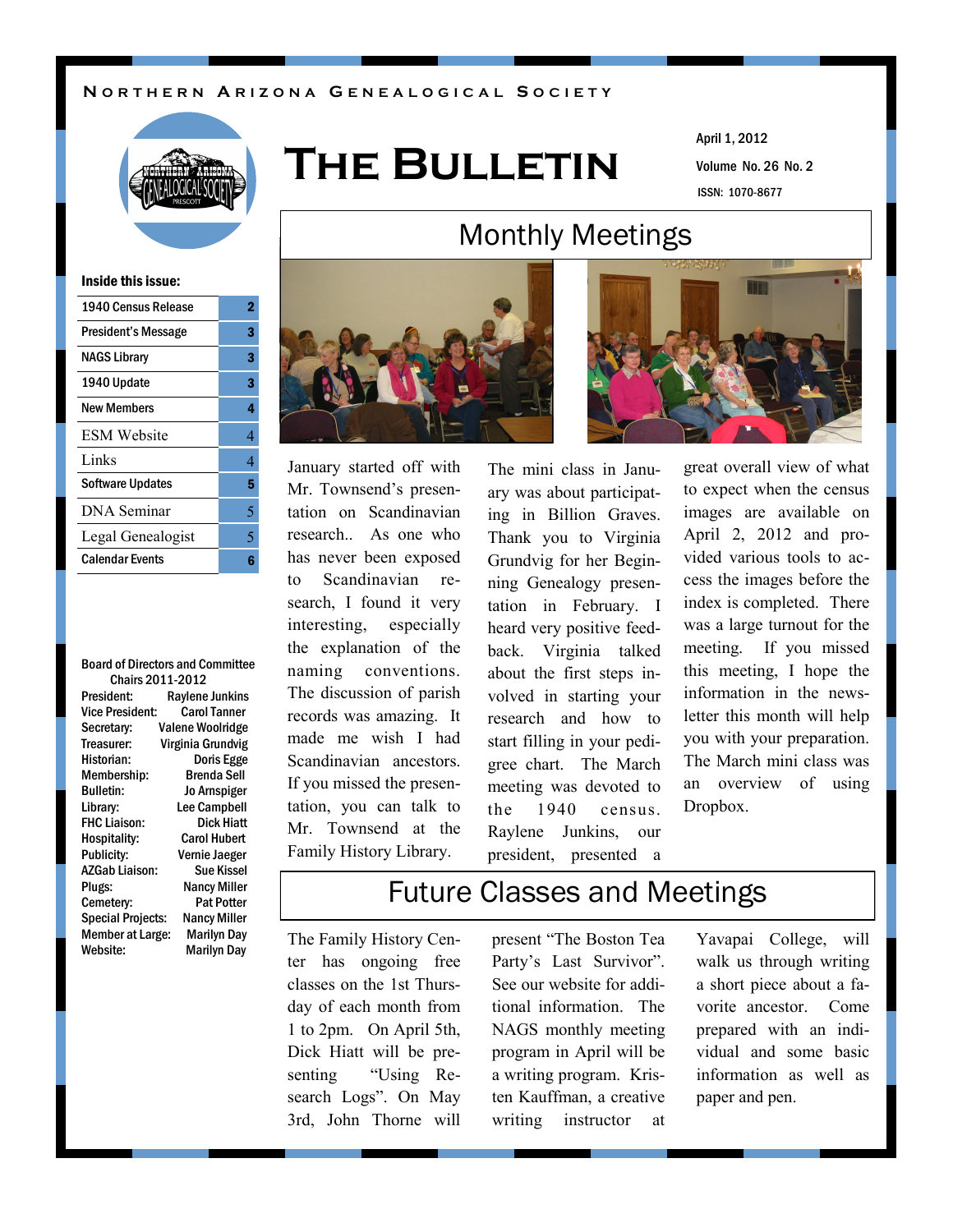**T h e B u l l e t i n** 

#### **P a g e 2**

### April 2, 2012—The 1940 Census Goes Online

The hype for the 1940 Census has reached a feverish pitch. By the time you read this newsletter, it will be in full swing with the official release of the online images. There are free webinars available from [Legacy Family Tree](http://legacyfamilytree.com) and [GeneaWebinars](http://blog.geneawebinars.com/search/label/1940%20census) to help family researcher get ready.

Our March meeting was all about the 1940 census, how to get ready and what to expect. If you were unable to attend the March meeting, I hope this article will help you prepare.

There is a lot of information coming at us all at the same time. First there is the census itself and what it will and will not include and the fact that it is not indexed. A really great piece of information contained in the census is the column "where were you in 1935". This is being referred to as the "census within a census". The website for the digital ima g e s i s [http://1940census.archives.](http://1940census.archives.gov) [gov.](http://1940census.archives.gov) The initial lack of an index can be circumvented by using the MANY wonderful free online tools available. The most important of these tools is the Steve Morse website, [http://stevemorse.org.](http://stevemorse.org) Go visit the site and practice; get an idea of how it works. Pick a few of your grandparents and try it out. You will be able to actually see the images now. There are several different sites providing access to the actual images: FamilySearch has some, Ancestry.com has some, MyHeritage.com has some, of course the NARA site and Archives.com and HeritageQuest also has images available. All are free at this time

The third piece of information we need to analyze and understand is our database. We need to figure out who we want to look for. See the article about Legacy and RootsMagic updates on page 5 for additional information about this. I would suggest you watch the Legacy webinar so you know how to navigate in Legacy to use this new list tool but that webinar is free also at [http://](http://legacyfamilysearch.org)

#### [legacyfamilysearch.org](http://legacyfamilysearch.org) .

Finally the fourth piece of information is the call for volunteers to help index the 1940 Census. It is pretty much everywhere. APG has a project going, the 1940 Census site has a project going,. I'm sure other state genealogy societies have organized projects. The indexing is through FamilySearch Indexing which is a quick download to your computer, a little bit of training at the Family History Center and then you can work from home whenever you have time. NAGS has partnered with the other genealogical societies in Arizona in a program to index the Arizona census. We are in the process of organizing our effort here in Yavapai County. See the President's Message for more information about this. For more links and information simply google 1940 census and see what you find. Good luck in your quest.





Send a short two or three paragraph bio and surnames researched to the Bulletin editor to be included in the next issue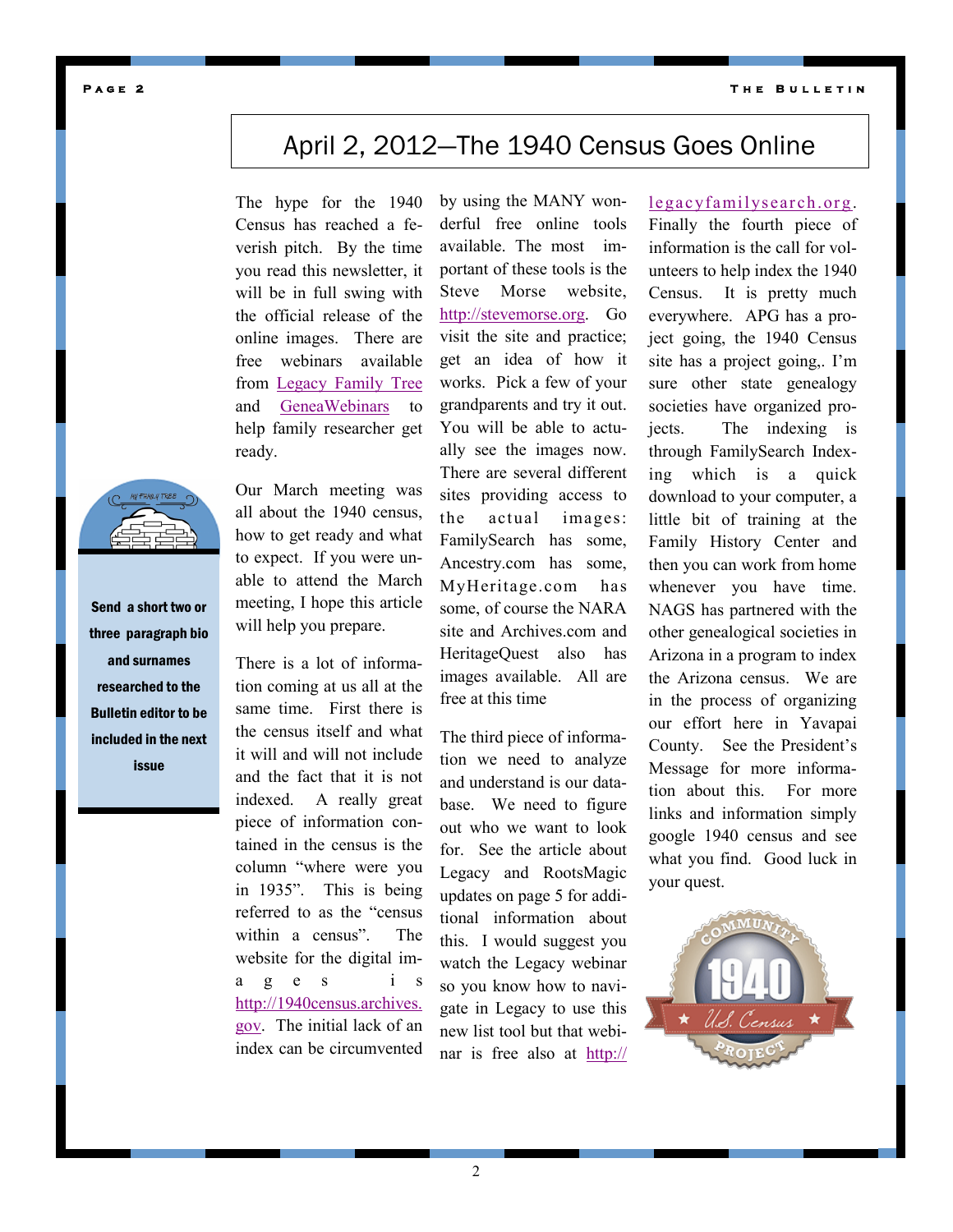### President's Message

Are you ready for the important once every ten years genealogical event to happen on April 2, 2012 the release of the 1940 Federal Census? For some of you it will be the first release of a census since you started doing genealogy. For the first time you will have census images available online the day of release, though not indexed, images will be at <http://1940census.archives.gov/> So now is the time to join the NAGS Group Indexing Project. Your society has signed up to help index the 1940 Census. If you have not already signed up to help now is the time. Please go to [http://nags.weebly.com/](http://nags.weebly.com/uploads/9/0/6/5/9065403/censusindexing.pdf) [uploads/9/0/6/5/9065403/](http://nags.weebly.com/uploads/9/0/6/5/9065403/censusindexing.pdf) [censusindexing.pdf](http://nags.weebly.com/uploads/9/0/6/5/9065403/censusindexing.pdf) for instructions on signing up for the NAGS Project.

After Arizona is finished you may continue indexing on the state(s) of your choice. The indexing project will be bringing states up in phases so it may be up to two weeks before they are all up. The first five states that will be available by Monday evening are: Delaware, Virginia, Kansas, Oregon and Colorado.

The contrast between opening the 1930 and the 1940 census is considerable. The 1930 Census was delayed by two months, so the copies of the microfilms would be available at the National Archives branches, the FHL in SLC and a few other places. To view the microfilm in the first days you had to travel to one of these locations and stand in line and wait for a microfilm reader and then read an entire county until you located your families. Ancestry had to digitize the films, send overseas for indexing and then placed them online in phases starting in two to three weeks, it took several months for all the states to get up and the indexing was less than desirable.

In other society news, we have some very interesting events coming up in the future. The April meeting will be Kristen Kauffman from Yavapai College talking on "Writing Ancestor Stories". In May we will have an all day workshop on DNA "I Have This Paper – Now What Do I Do", there will be no charge for this workshop but seating is limited so sign up early. We have recently received notification that we will be having Kerry Bartels from NARA in California here for an all day workshop. This is a real treat so mark your calendars for November  $10^{th}$  (change to  $2^{nd}$ S a t u r d a y ) .

Have a great summer and hope it includes some genealogical travels for national conferences or to visit long lost relatives, cemeteries or local repositories.

Ernie Wiegleb has resigned as Historian. Doris Egge has agreed to take on the task. Welcome Back Doris

#### NAGS LIBRARY UPDATE

Our Library Room is on the second floor of the Prescott Valley Library, 7401 E. Civic Circle, Prescott Valley.

928-759-3040. The website is  $h \text{ttp}$ :// www.pvlib.net. A NAGS

volunteer is at the site every Thursday afternoon, 1 -- 3 P.M. to help you with your research. The collection is available for use whenever Prescott Valley Library is open; currently Monday through Saturday, starting at 9 A.M. You can access

the internet via your laptop from our room and use of Heritage Quest is free. Come by and visit, meet our volunteers and do some research. Welcome to our newest volunteer, Sharon Adkins.

1940 Census Update-The article on page 2 was written before the release of the census on April 2. As expected we brought the site crashing down within the first hour. According to the statistics floating around there were 22.5 MILLION hits to the site in the first three hours. Total for the first 24 hours there were 37 MILLION hits. No site can withstand that. Amazingly they enhanced it within 24 hours and now it is running smoothly. Having problems finding your ancestors—view the free DearMyrt webinars for some great tips and solutions directly from the creators of the SteveMorse website.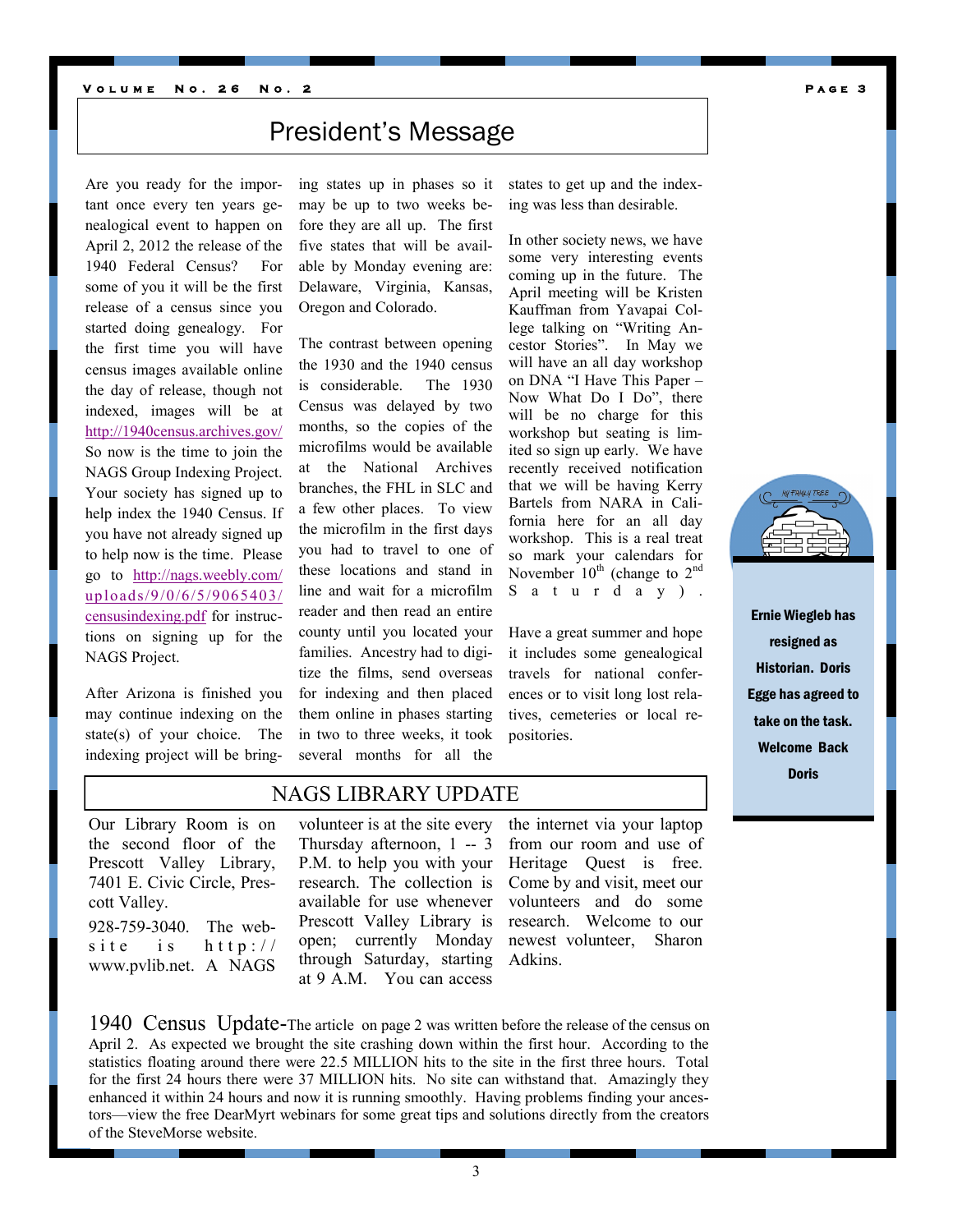**T h e B u l l e t i n** 

### Welcome to Our New Members

Our Society continues to grow with new members and returning members. I may have missed some new members but welcome to these individuals: Betty Bartlee, Mary Shenefield, Cathy Severson, William Townsend, Tom and Cath-



ham, Vivian Fishco and Joan Fullmore.

Joan, pictured at left, has been doing

research for about 12 years and has Icelandic and Irish roots.

Betty Bartlee is a brand new family researcher, just starting out. She is from the San Diego area and retired from Yavapai College.

A wonderful way to get involved with our Society is to volunteer. We all have wonderful skills from our "previous" occupations that often can be utilized within our Society. We are currently looking for an individual to serve as Secretary. The duties include the taking of minutes at the monthly board meeting and distributing those minutes. If your career experience qualifies you for this please contact Raylene Junkins for additional information. Your time commitment is minimal, one hour a month plus typing up and sending out the minutes. One great advantage is your first hand knowledge of what is happening within our Society. As an additional note, the Board Meeting is open to all members and is held the 2nd Wednesday of the month at 9 am at the FHL on Ruth St. In Prescott.

### NEW EVIDENCE EXPLAINED WEBSITE

Elizabeth Shown Mills has announced the launch of her website, EvidenceExplained.com. The website is pleasing to the eye and provides users the ability to post to various forums, asking questions about all things genealogical. Additionally, the popular and essential publication, Evidence Explained is now

available in a pdf format. The pdf version is not free but is reasonably priced at \$27.95. The advantage to the pdf format is you can have the book on your laptop and available to you during research trips. Various QuickCheck Model pdf files are also available apparently as free downloads. Additionally, her various QuickSheet four page resources are available on her website, again as pdf files. After purchase of these items you simply download them to your desktop or laptop. Each purchase allows you three downloads. The development of iPad and Android apps is not complete but is in the works.

| One-Step 1940 Tool        | http://stevemorse.org                     |
|---------------------------|-------------------------------------------|
| 1940 NARA census images   | http://archives.gov/ressearch/census/1940 |
| <b>Evidence Explained</b> | http://evidenceexplained.com              |
| The Legal Genealogist     | http://www.legalgenealogist.com/          |

Go to http://

indexing.familysear ch.org to sign up for the Arizona 1940 Census Community Project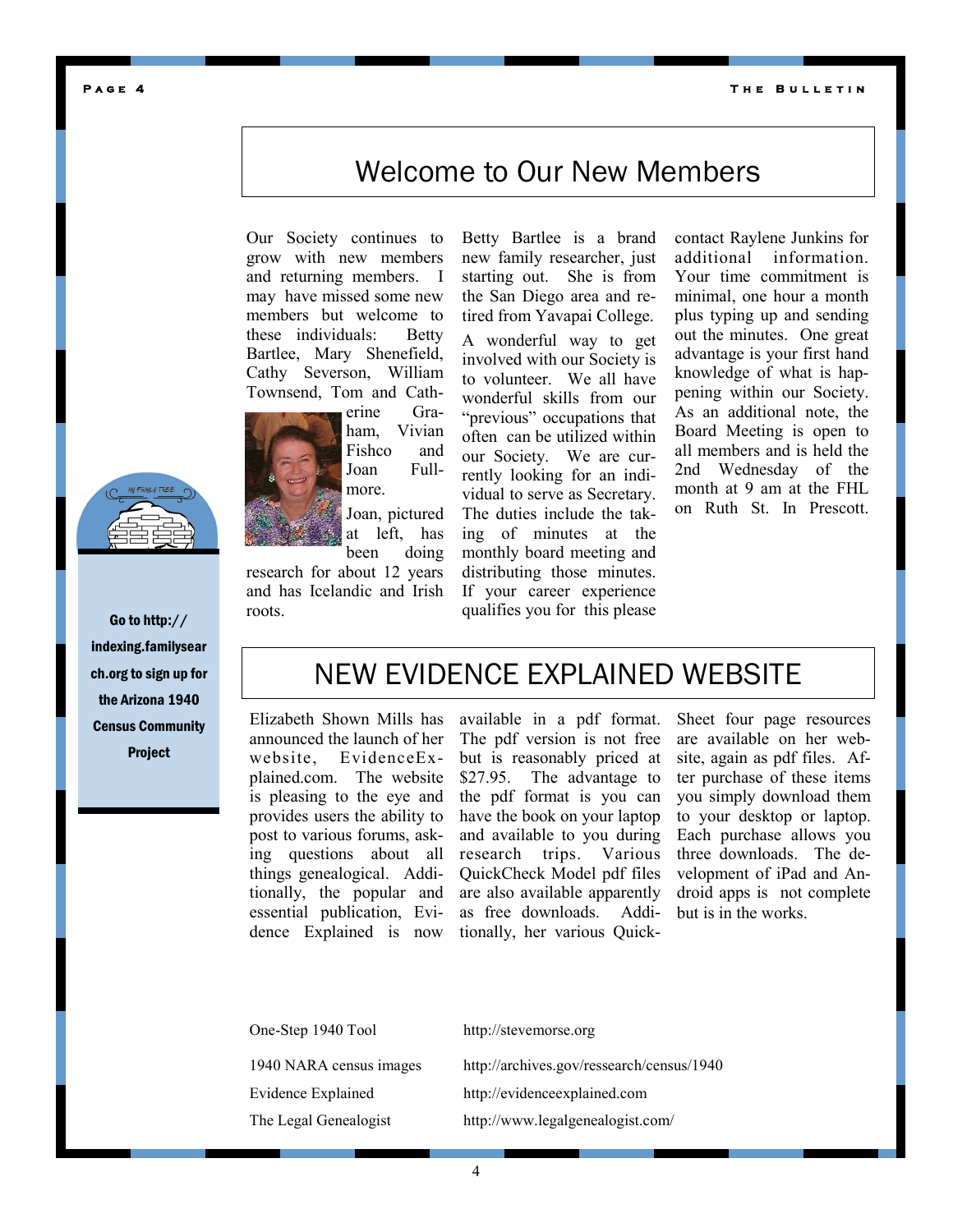#### **V o l u m e N o . 2 6 N o . 2 P a g e 5**

## Software Updates Legacy and RootsMagic

The big news from Legacy is the new 1940 Census List Report and Census List Tool. This is a really great new feature and is applicable not just to the 1940 Census but to any Census event. This report tool can quickly provide a list of those individuals in your database who should be in the 1940 census and where they should be. It makes looking for those ancestors much easier. Whether you use Legacy or not, this is a great tool to add

to your genealogy toolbox. Download the free Legacy version which includes these tools, import your gedcom file from whatever software you use, view the webinar about the tools on the Legacy website and get your lists. Easy as that.

Not to be outdone, Roots-Magic announced an update to their software which includes a "Who Was There Report". This report will print a list of people who where possibly in a specific place at a specific time. There is a great deal of flexibility with this report also as it allows the user to drill down into the dataset to produce very specific results. By using filtered lists in conjunction with this tool it is easy to produce a list of ancestors who should be in the 1940 census, or the 1930 census or the 1880 census. A useful tool to help find the holes in your research.

### DNA All Day Seminar—May 19th, 2012 "I Have This Paper-Now What Do I Do?"

On May 19th we have the pleasure of welcoming Bonnie Cook from SCGS DNA group. Ms. Cook has many years of experience with genealogical research and DNA in particular. If you have had your DNA tested or a siblings and are

wondering what comes next, this is the event for you. There is limited seating for the event and there is no charge. A flyer is attached to the newsletter with a registration form. As of the printing of this newsletter there are only 25 seats left end of the day.

for the workshop. Ms. Cook will be talking mainly about using FamilyTree DNA which is her specialty. Please bring your results with you to the meeting as she has offered to answer individual questions at the



The launch of the SIG Writing Group has been postponed indefinitely. Any inconvenience to members is regrettable and unfortunate.

### A New Blog—The Legal Genealogist

There is a new blog on the block, The Legal Genealogist. The author of this blog is Judy Russell, a newly certified genealogist with a law degree among other things. Judy blogs about various topics which are important to family researchers in connection with the law. Judy addresses both present and

past laws and how understanding the law may help you in your research. Judy was a guest on DearMyrt's ongoing nightly 1940 Census webinar where she defended the release of the 1940 census and denounced the naysayers.

If you have a particular question you can contact Judy, present your question and hopefully get an answer.

Judy is a self-professed DNA 'junkie' so if you are interested in the cutting edge view of this particular branch of genealogy I would suggest reading some of her posts.

Judy writes with a clear, concise and knowledgeable